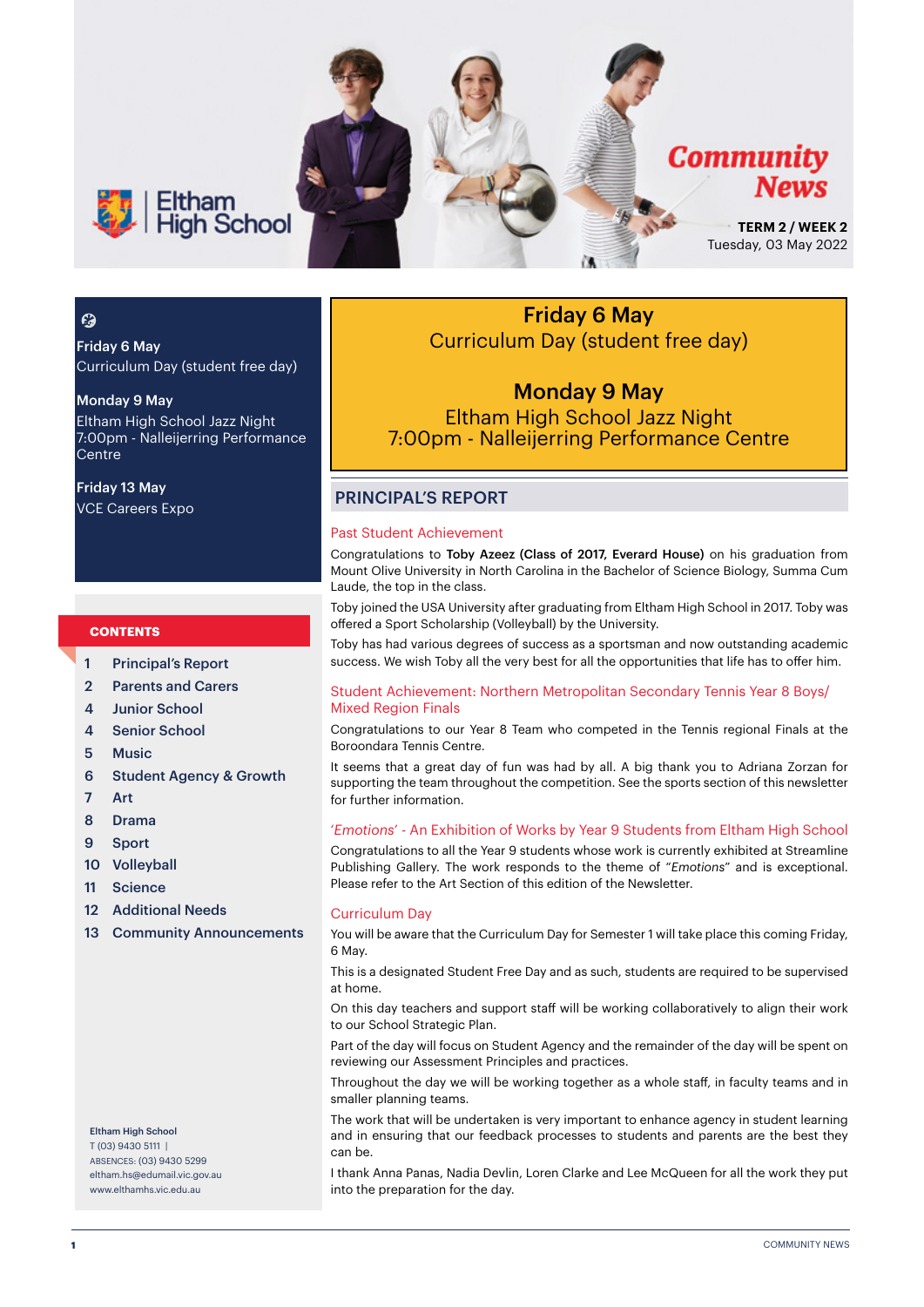#### **MAY**

#### Thursday 05

• NMR - Year 7 Girls Tennis

• Tops Arts Excursion - Studio Arts

#### Friday 06

• Curriculum Day (no scheduled classes)

#### Monday 09

• Eltham High School Jazz Night 7:00pm

#### Tuesday 10

- Senior Round Robin Boys Football
- Senior Round Robin Boys Soccer
- Senior Round Robin Boys Badminton
- Senior Round Robin Netball

#### Wednesday 11

• Volleyball Victoria - Schools Cup One Day Event - Year 8 & 10

#### Thursday 12

- Volleyball Victoria Schools Cup One Day Event - Year 9 & 10
- Year 11 Outdoor and Environmental Studies Overnight Camp - Point Leo

#### Friday 13

- VCE Careers Expo
- Volleyball Victoria Schools Cup One Day Event - Year 7 & 9

#### Tuesday 17

• Year 10 English - Guest Author, Kate Midenhall

#### Wednesday 18

- Intermediate Round Robin Boys AFL
- Intermediate Round Robin Boys Soccer
- Intermediate Round Robin Badminton
- Intermediate Round Robin Girls Netball

#### Thursday 19

• Year 12 General Achievement Test Information Session - English

#### Friday 20

• SSV Senior Volleyball - State Final

#### Tuesday 24

• VCE Georgraphy Fieldwork

#### Wednesday 25

• Year 9 Recreational Activities - Fitness Classes

#### Friday 27

• Year 9 Recreational Activities - Fencing

#### ANZAC Day Commemorative Ceremony

I congratulate all our student leaders who took charge for the running of the Anzac Day Commemorative Ceremony, which was a great success.

We were fortunate to have our Local Member of Parliament joining us for the event. All the students engaged well and with a high level of respect.

It was a day where we commemorated the past but also reflected on the devastation of war in our current times. The students connected well with each presentation and the ceremony. Wreaths were laid in remembrance at the base of the Lone Pine that grows in the front quadrangle of the school.

#### Prospective Year 7 Open Morning and Information Evening 2023

#### These two events took place on Thursday 26 April.

Thank you to all the families that attended the Open Day and the Information Evening for prospective families for Year 7 enrolments 2023. The day was a great success with students leading tours for families in the morning. The Information Evening and follow up Key Learning Areas discussions were also a great success.

As there were some apologies from people who were affected by the dreaded virus, we have recorded the Information Evening and we will be sending a link to the recording to families who registered but unfortunately were unable to attend.

If you know of anyone who was intending to attend the evening but was unable to, please ask them to register with our Junior School Admin Support Staff, Lestina Theodosis via email: the@elthamhs.vic.edu.au so that a link to the recording can be sent to them.

#### Many thanks for your support with this.

I congratulate all of our students, our Junior School Team and all of our staff who were involved in the organisation and running of the evening and all of our staff and students that participated. I wish to make a particular mention of our Symphonic Band who under the direction of Rick Keenan performed brilliantly on the night.

#### Distribution of the next round of RA Test Kits

The next round of the RA Test Kits will be distributed to students on Thursday 12 May, during Period 4 using the same process as previously. Students who are absent on the day can collect their Kit from the General Office. Parents can also collect their child's Kit from the General office after Thursday.

#### Teacher Professional Practice Day – Term 2

A reminder that the Term 2 Teacher Professional Practice Day will occur on the same day for all teachers. This is on Friday 3 June and is designated a student free day. I ask that parents/ carers make arrangements for the supervision of students from home on this day.

#### **VINCENT SICARI, Principal**

#### PARENTS AND CARERS

#### Compass Events

Cut off dates for payment and consent for camps, excursions and activities are set to allow the school adequate time to meet financial obligations and establish the duty of care requirements for those events. If payment or consent is not received by the due date, an event will not be re-opened for late consent and payment. If you do not meet the due dates for consent and payment students will not be able to participate in the event/camp and will be supervised by teachers at school.

#### Refunds

There are a number of extra-curricular activities, camps, programs, events etc run by Eltham High School where families make payment for these activities via Compass. There may be occasions where a student is unable to attend an activity once payment has been made. Eltham High School has a refund policy in place to ensure we have a fair and equitable process and to provide a clear understanding of how refunds may be processed. When a student withdraws from an activity after payment has been made, a refund may be applied for in line with this policy.

All refunds must be applied for in writing no later than 14 days after the activity taking place outlining the reason the student did not attend (other than when the School cancels an activity).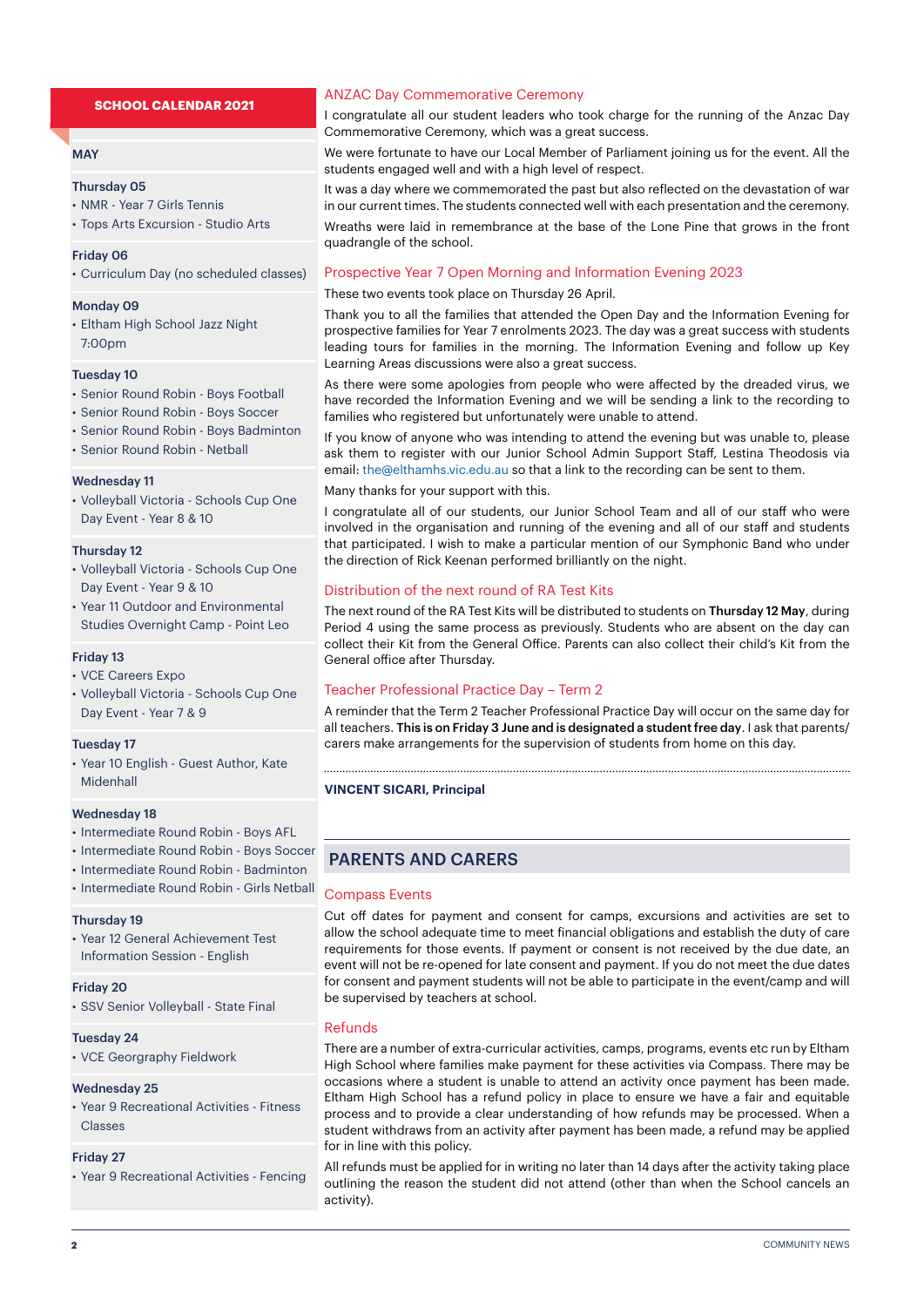#### Monday 30

• Nilumbik District Athletics Carnival

#### **JUNE**

#### Wednesday 01 - Thursday 02

• Year 10 Outdoor Education Bushwalk - Mt Kooyoora

#### Friday 03

• Staff Teacher Professional Practice Day (Student free day)

#### Tuesday 07

• Premier League Volleyball - Round 2

#### Wednesday 08

• Year 9 Recreational Activities - Fencing

#### Friday 10

• Year 9 Recreational Activities - Latrobe Golf Park

#### Tuesday 14

• Eltham Volleyball Gala Day - Year 7 & 8

#### Friday 17

• Year 9 Recreational Activities - Oz Tenpin Bowling

#### Friday 24

• Year 9 Recreational Activities - Ice Skating

In relation to refunds for camps, two payments will be requested from families:

- A non-refundable/non-transferable deposit; and
- A balance payment determined based on confirmed numbers of students having paid the deposit.

If after paying just the deposit, or paying for the full amount for a camp/tour a student does not attend, the deposit portion will not be refunded.

Refunds will only be considered after a full financial reconciliation of the event has been made to ensure that the activity does not run at a loss and the School is not at a financial disadvantage as determined by the Principal.

For further details, please refer to the Eltham High School Refund Policy available on the school website via the Parent Information tab.

#### Eltham High School IT Department

All enquiries for the Eltham High School IT department are to be logged through the IT helpdesk email at helpdesk@elthamhs.vic.edu.au

This will allow for a streamlined management process of the IT issues raised and will allow the following to occur:

- All IT queries will be logged on our portal;
- IT jobs can be prioritised in terms of the nature of the enquiry;
- IT jobs can be assessed and directed to the most appropriate IT staff member to action;
- All IT staff have the ability to view all jobs logged, who is actioning the issue and the job status:
- You will receive an email response from the IT team to your query.

This process will also allow the IT team to gauge if there are similar queries being raised and can therefore circulate information to families to address general concerns.

We thank you for your cooperation in regard to this matter.

#### Reminder - 2022 School Council Approved Contributions on Compass

A reminder that 2022 School Council Approved Contributions are available to pay in Billing via the Payments Centre on Compass. Your generous support towards these Contributions allows us to continue to provide and build on the innovative programs and opportunities for our students that our community values and expects. For a full explanation of Contributions, please refer to the Compass Newsfeed.

Any credits on your account can be used towards Camps, Excursions and Extra Curricular programs that are invoiced via the Family Statement. Alternatively, you may request a refund of credits to your bank account by completing the Family Refund Request Form.

#### Elective Fees

Elective Subject Contributions for students in Years 9 – 12 are available to pay in Events via the Payments Centre on Compass and do not appear on your Family Statement.

To view our Parent Payment and Refund Policy, please visit the Policies tab on the Eltham High School website.

#### 2022 CSEF Applications

The Camps, Sports and Excursions Fund (CSEF) provides payments for eligible students to attend activities like:

- School camps or trips
- Swimming and school-organised sport programs
- Outdoor education programs
- Excursions and incursions

If you applied for CSEF at Eltham High School in 2021, you do not need to complete an application form in 2022 unless there has been a change in your family circumstances. Eltham High School will apply for the CSEF on your behalf.

You will only need to submit an application form in 2022 if any of the following changes have occurred:

- New student enrolments: your child has started or changed schools in 2022 or you did not apply at the same school in 2021 or
- Changed family circumstances: such as a change of custody, change of name, concession card number, or new siblings commencing at the school in 2022.

Schools are able to accept and process applications up until the end of term two.

#### **CATHERINE ZERNA, Office Manager**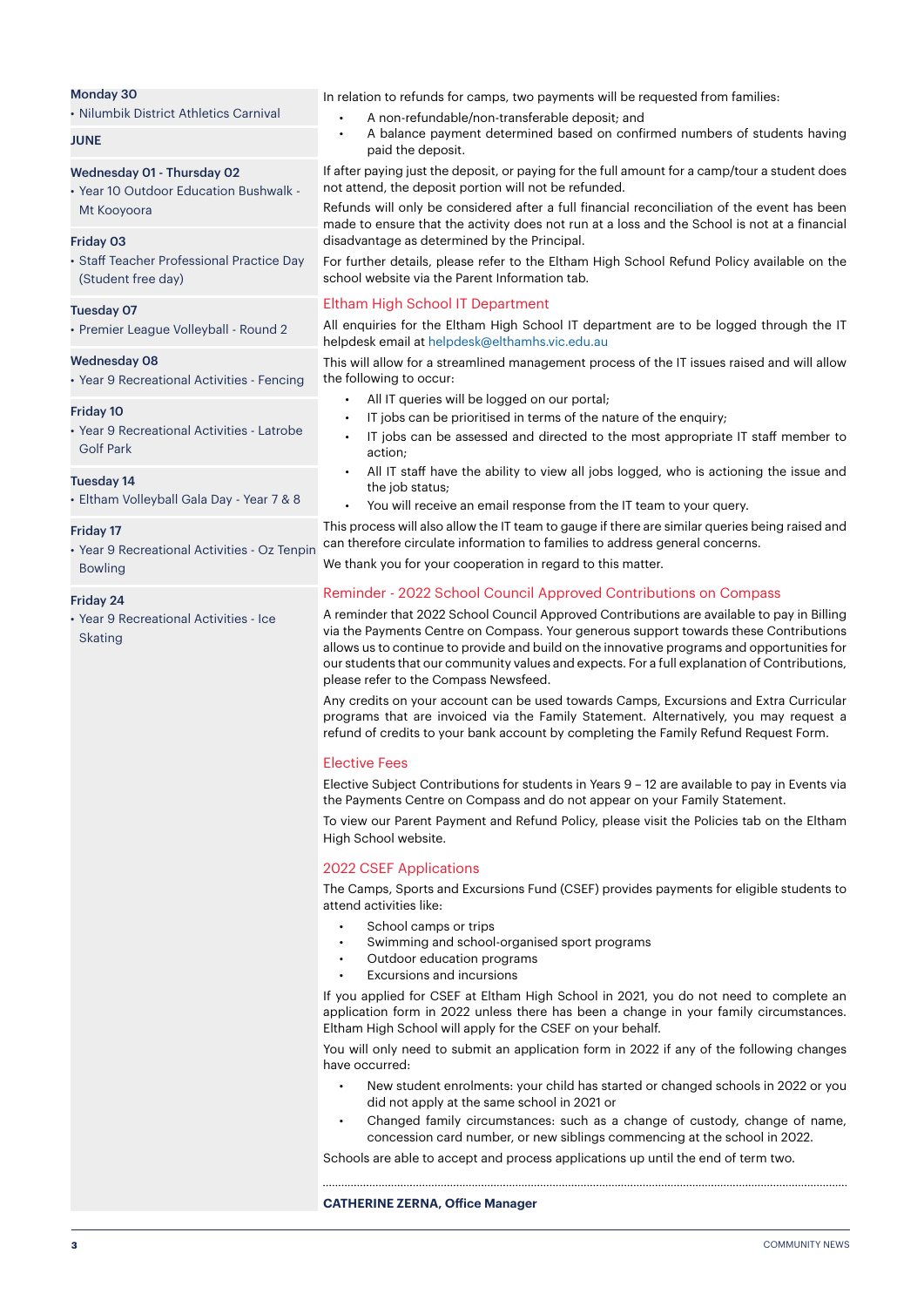#### JUNIOR SCHOOL

#### Junior School News

Term 2 has started with energetically with our Year 7s taking part in the screening of Edward Scissorhands on Friday and being invited to be part of the Anthology Launch. It was wonderful to hear so many students talking about the work that they were planning to submit as they walked out of the presentation.

It will continue to be a busy term with NAPLAN assessments taking place from Week 3 and planning for Year 7 Camp in August well underway.

Thank you to all families who completed the end of term feedback survey – it was great to hear what's working and some suggestions about what families would like to see incorporated into our program.

One important element of our transition program that was impacted by COVID restrictions earlier this year was the opportunity for face-to-face interactions with families. In the feedback survey, several families indicated that they'd love the opportunity to meet other parents.

To support these connections, we would like to run the Year 7 Camp Information Sessions as a face-to-face session with families from each of the camp groups encouraged to attend together this term.

The primary purpose of the meeting will be to outline the Year 7 Camp structure for 2022. We know that many students have missed out on camp over the past two years – so some extra planning and provision for this will be essential.

The first day of the camp will be in Week 1 of Term 3, July 15 for all classes. The two-day component will take place through August as outlined below.

Year 7 Camp Dates and Information Session Times:

| <b>Class Groups</b> | <b>Information Session</b>     | Overnight Camp Date (2022)     |
|---------------------|--------------------------------|--------------------------------|
| Year 7ABC           | Monday 23 May 5:00 - 5:45pm    | Thursday 4 - Friday 5 August   |
| Year 7DEF           | Tuesday 24 May 5:00 - 5:45pm   | Thursday 11 - Friday 12 August |
| Year 7GHJ           | Wednesday 25 May 5:00 - 5:45pm | Thursday 18 - Friday 19 August |
| Year 7KLM           | Thursday 26 May 5:00 - 5:45pm  | Thursday 25 - Friday 26 August |

We hope that providing this opportunity for families to meet will allow for some connections between parents of students in the same Integrated Studies groups to connect.

**MELISSA HUGHES, Junior School/Transition Leader**

#### SENIOR SCHOOL

#### Covid-19 Process

If a student is positive by PCR: If a student has tested positive from a PCR test please take a screenshot of the text message you received from DHS or forward the email from DHS to the student's Coordinator. They will then advise the classroom teacher that the student is eligible to reschedule the date of the missed SAC.

If the student is positive from a RAT test: You will need to provide evidence of a registered positive RAT by forwarding a screenshot of the text message or the email from DHS to the student's Coordinator. If you are unable to provide this, please arrange a Telehealth appointment to obtain a medical certificate prior to the missed SAC. Please send this medical certificate to the student's Coordinator and they will then advise the classroom teacher that the student is eligible to reschedule the date for the missed SAC.

When will the student resit the SAC task: The student will need arrange to sit the missed SAC task for a date when they will be returning to school. They organise this with their classroom teacher.

Year 12 students - this can be arranged to be completed in one of your study periods under the supervision of Mary Stellas in the Study Centre.

Year 11 students - this can be arranged to be completed on Tuesday afternoons between 3:30 - 5:00pm under the supervision of Mary Stellas in the Study Centre.

#### **AMANDA SALIBA, Senior School Team Leader**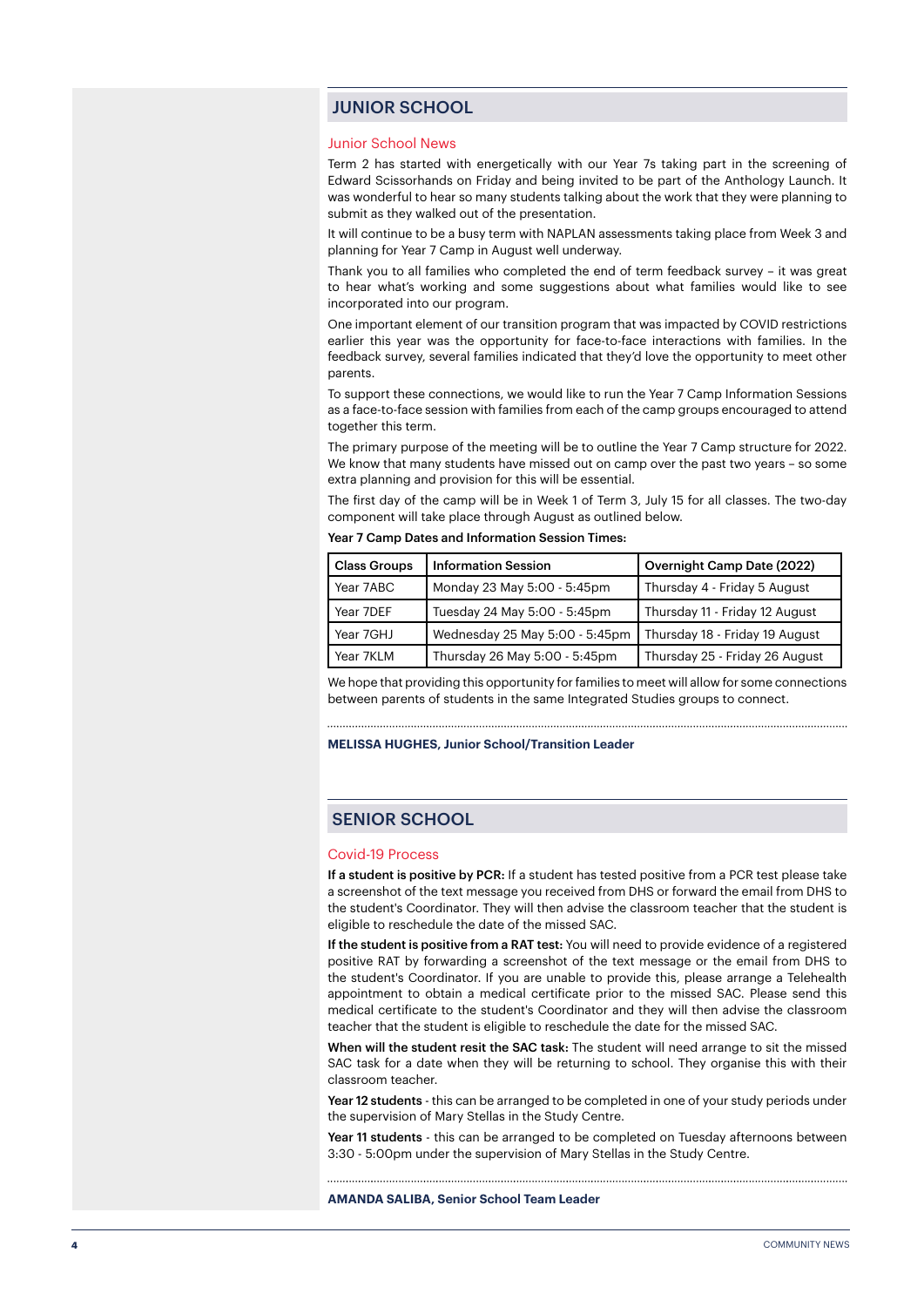**PARENT** INFORMATION

**Term Dates**

**2022**

#### **Term 1:**

Starts 1 February Finishes 8 April

#### **Term 2:**

Starts 26 April Finishes 24 June

#### **Term 3:**

Starts 11 July Finishes 16 September

#### **Term 4:**

Starts 3 October Finishes 20 December (Dependant on Year level)

#### **GROUNDS COMMITTEE**

**MMITTEE MEETINGS AND WORKING BEE DATES** 

#### **2022**

#### **Working Bees**

We are always seeking new members for our Grounds Committee.

If you would like to get involved please contact Anna Panas via email: pan@elthamhs.vic.edu.au

#### **Working Bee Dates**

Sunday 19 June Sunday 4 Sept Sunday 16 Oct Sunday 4 Dec

#### **Working Bee Committee Meeting Dates**

Thursday 9 June Thursday 25 August Thursday 6 October Thursday 24 November

#### **MUSIC**

#### Raffle Prize Donations for the Mid Year Concert Raffle

We are requesting donations for raffle prizes for our Mid Year Music Concerts. We would really appreciate any donations from Eltham High School families, or contacts or associated businesses for the raffle run in conjunction with the concerts being held on Monday 23 May and Wednesday 25 May in the Nalleijerring Performance Centre at Eltham High School.

Each year these raffles raise much needed funds for the Music Department to be able to purchase instruments, music equipment, music and much more for the students.

Donations do not have to be large: a bottle of wine, a voucher for coffee and cake from a local café, a voucher for a meal at a local restaurant, a giftware or beauty voucher, a grass mowing voucher, tickets to events. Small items can be combined to make larger prizes. We would like anything that would put a smile on your face if you have a winning ticket.

Businesses that are able to contribute donations will be listed on our program and Logo's will be displayed if they are provided. We will also be able to share your business on our Facebook page with our school community.

#### We will need the donations by no later than Wednesday 18 May 2022.

Please contact Jane Nicholson in the Music Office if you have any prizes to donate.

Email: nio@elthamhs.vic.edu.au or Tel: 9430 5127.

Thank you for your continued support of our Music Program.

#### Eltham High School Jazz Night 2022

Our annual Eltham High School Jazz Night, featuring The First Responders will be held on Monday May 9 at 7:00pm in the Nalleijerring Performance Centre.

#### Ensembles performing are:

Stage Band

Jazz Band

The First Responders: Jordan Murray, Carl Mackey, Craig Fermanis, Tamara Murphy and Hugh Harvey

Tickets: \$20.00 per Adult and \$10.00 Concession or Child

All seating is general admission, with no allocated seats.

Please purchase tickets beforehand via Trybooking: <https://www.trybooking.com/BYUQY>

We will not be selling tickets at the door, as we want to minimise the use of cash payments. Ticket sales opened on April 8 at 9:00am and will close May 9 at 7:00pm.

There are further details available on Compass by going to the Jazz Night event in your child's schedule.

We look forward to seeing you there and enjoying a great night of jazz music!

#### Training Band and Training Strings 2022 Instrumental Music Fees

The 2022 Training Band and Training Strings Music fees are now due for payment. The first instalment, which covers your Instrumental Music Lesson fee, is due for payment now.

The Instrumental lesson fee for both Training Band and Training Strings is \$1000 for the whole year.

Please note if you paid the \$300 deposit in 2021 this has been deducted from the \$1000 fee, leaving \$700 owing.

Please also note, if you received a scholarship instrument in 2022, the lesson fee is reduced by 50% leaving \$500 owing. If you paid the \$300 deposit there will be \$200 added to your family account for the lesson fees.

Payment of the Music Fees can be made by completing and returning the credit card details on the attached form or by cash, BPay, credit card by calling 9430 5118 or by cheque made payable to "*Eltham High Schoo*l". If you make a payment via BPay please ensure you email accounts@elthamhs.vic.edu.au advising that the funds paid are for music fees, If not they may allocate funds to other areas. If you do not know your BPay reference number please contact the school's Revenue Administrator, Jacinta D'Avoine on 9430 5118 or by email at accounts@elthamhs.vic.edu.au

If you would like to organise a re-payment plan please contact the school's Revenue Administrator, Jacinta D'Avoine on 9430 5118 or by email at accounts@elthamhs.vic.edu.au The second instalment is for the Main Ensemble levy (\$450.00) which is due for payment by June 3, 2022.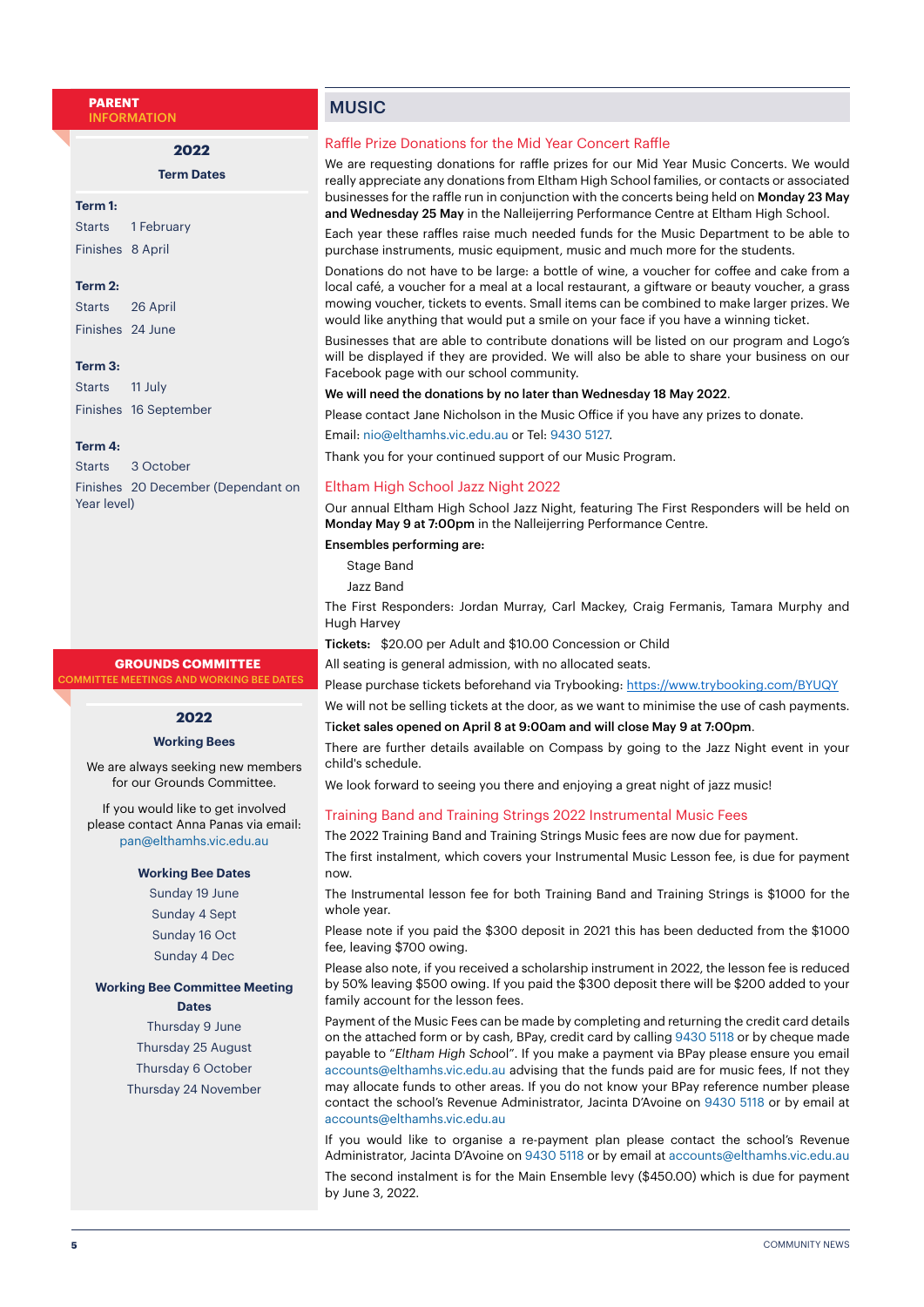#### **CANTEEN** ROSTER

If you would like to volunteer for our canteen in 2022 please send your email address and availabilities to our Canteen Manager, Carolina Constable at: [cob@elthamhs.vic.edu.au](mailto:cob@elthamhs.vic.edu.au)

Please check the display at the Canteen for the daily specials

#### **EXTRACURRICULAR**  CLASSES & TUTORIALS

Eltham High School Anthology When: Friday (Week A) Location: Room 302 Time: Lunchtime *Mel Gaylard Eltham High School Anthology Coordinator*

#### Eltham High School STEM Club When: Monday (Week B)

Location: Room 802 Time: Lunchtime *Kathryn Boysen Eltham High School Science Coordinator*





The third instalment is for any other items i.e. instrument hire, percussion equipment hire, other ensembles like Stage Band, Jazz Band, Big Band etc. The third instalment is due by August 26, 2022.

Please do not hesitate to contact Jane Nicholson in the Music Office if you have any queries. Jane's telephone is: 9430 5127 or email: nio@elthamhs.vic.edu.au Your prompt payment of the fees is appreciated.

#### **RICK KEENAN, Director of Music**

#### STUDENT AGENCY AND GROWTH

#### ANZAC Day Community Services

On Monday April 25, our Senior Student Leaders joined with our community to commemorate ANZAC Day at the Eltham Dawn Service and Montmorency Service. During the dawn service, School Leaders Fieke Van Der Kamp (Year 12, Stewart House) and Jules Broeren (Year 12, Everard House) laid a wreath on behalf of the Eltham High School community and listened to the experience of a currently serving member of the infantry who had been involved in the evacuation of Afghanistan.

Later in the morning, Ruby Todd (Year 12, Everard House), Alanah Sutton (Year 12, Stewart House) and Jules Broeren represented the school at the Montmorency/Eltham RSL Service. Ruby Todd spoke about what ANZAC Day means to her, reflecting on the gratitude she has for the freedom and safety given to her by those who serve to defend Australia. Ruby was commended by a veteran for the way in which her speech captured the importance of ANZAC Day for young people. You can read Ruby's speech below. Alanah and Ruby then laid a wreath on behalf of the school community, and Jules played the Reveille.

Thank you to the Eltham Rotary Club and Eltham/Montmorency RSL for inviting our students to participate, and No 1. Blooms for the beautiful wreaths our students were able to present.

Please take a moment to read Ruby's reflection on the meaning of ANZAC Day below.

*We stand here this morning on the land of the Wurundjeri people of the Kulin Nation. We acknowledge them as the traditional land owners and recognise their continuing connection to the land, waters and culture. We pay respect to the Elders, past, present and emerging. Today, along with Australians everywhere, we gather to remember those who have served to defend Australia. We do this because it is the anniversary of the day when Australian and New Zealand soldiers landed on the beach at Gallipoli in Turkey on 25 April 1915.*

*I've been thinking about this speech for the last month. I was asked to write about what ANZAC Day means to me. I rewrote this speech on paper twice, but over 10 different times in my head, just trying to get it right. ANZAC Day is about more than gratitude for the men and women who sacrificed their lives and it's about more than the sacrifices made by the loved ones who were left behind. For me, today is about choice. It's about what I choose to do with the freedom that I have been given by those before me. It's about how I choose to conduct myself knowing that the ANZACs fought so that every generation after them won't have to know the grief and loss and suffering they did.* 

*Today is also about reflection and appreciation for the peace we live amongst. It is in marking days like today that help me sympathise with those who are not as fortunate as myself, who don't get to live in a country without conflict, like those in Ukraine. Through understanding and reflecting on the multitudes of lives that are destroyed through war, I hope to use the freedom, privilege and opportunities I have been given minimise the suffering of others. And indeed, today is about remembrance. About remembering those who we lost and those who we lost parts of.* 

*We thank you and we mourn you. Forever, you will be remembered.*

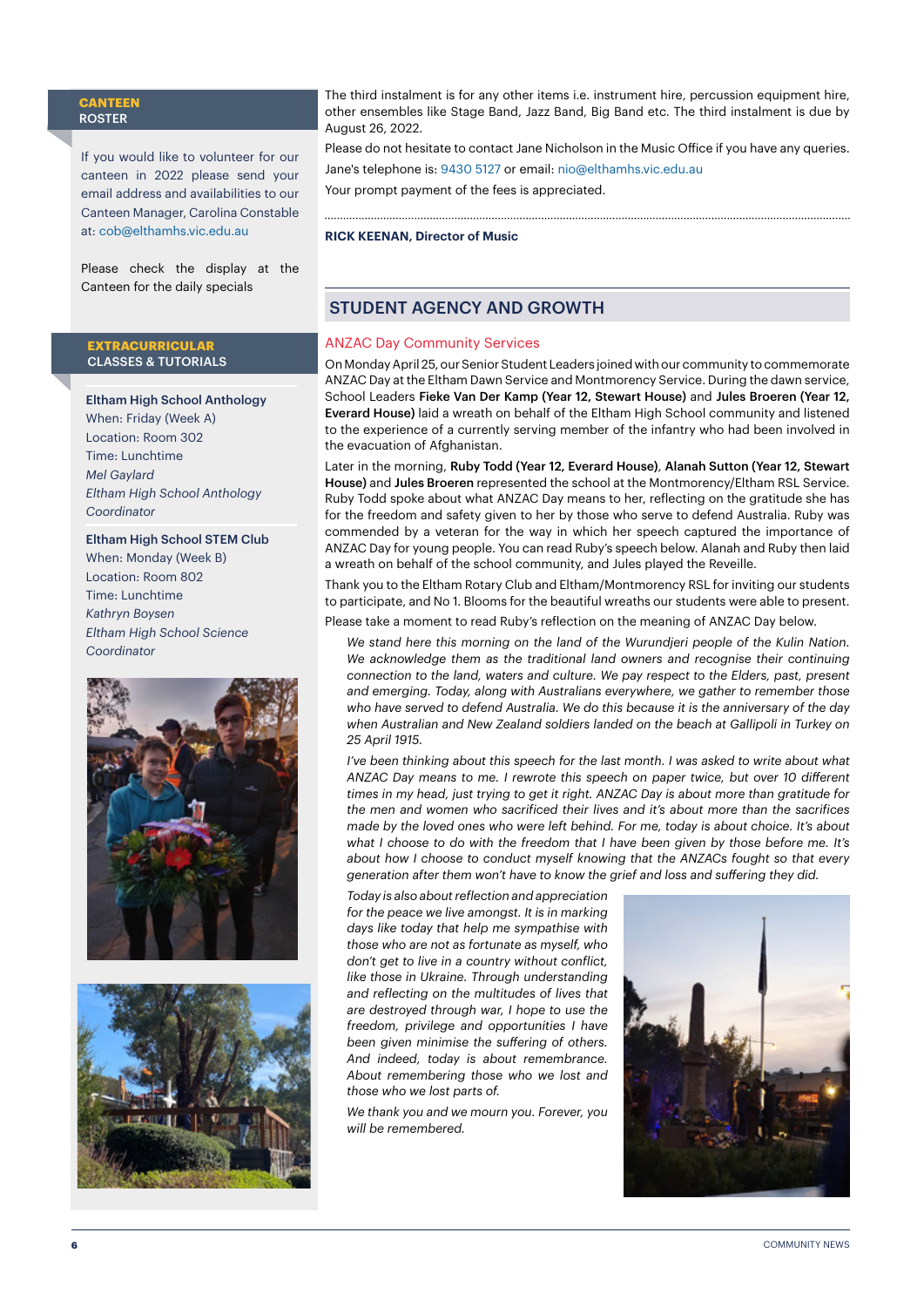#### **ELTHAM HIGH SCHOOL CLUBS** WHY NOT GET INVOLVED!

#### Chess Club

When: Wednesday Lunchtime Location: Library *Gabriel Piras*

#### Drama

When: Wednesday (Junior) Thursday (Senior) Location: 111 Drama Space Time: 3.20pm - 5.00pm

Scrambled Brains Location: Room 420 Monday 3:20 - 5:00pm

Scrambled Eggs Location: 111 Tuesday 3:20 - 5:00pm *Ryan Patterson*, *Drama Teacher*

#### StandOUT

When: Wednesday Lunchtime Location: Room 420 *Matthew Hapsberg StandOUT Leader*

#### French VCE Workshop

When: Monday Lunchtime Where: Room 612

#### Indonesian Tutorial

Years 7 - 10 at lunchtime When: Week A - Thursdays Week B - Wednesday Where: Room 610.

#### Year 7 Art Club

When: Wednesday Lunchtime Where: Room 613 *Lisa Foote Year 7 Art Club Coordinator*



Coco Bergmann in front of her acrylic painting '*Let It Out*'

#### Clubs and Activities

Our Comms Team have been hard at work completing the new clubs and activities display. The display is for all students to see what is on and when. We hope to see students dropping by the display and then making their way to the wide range of activities and clubs on offer in Term 2! The display can be found in the Upper 100s, opposite Room 164.



#### **NADIA DEVLIN, Student Agency & Growth Leader**

#### **ART**

#### '*Emotions*' - An Exhibition of Works by Year 9 Students from Eltham High School

Congratulations to Henry Tagg (Year 9, Andrew House), Lydia Green (Year 9, Everard House), Coco Bergmann (Year 9, Stewart House), Lachlan Muller (Year 9, Stewart House), Sunday Olsen-Wilken (Year 9, Rutter House), Emily Dickson (Year 9, Andrew House), Miya Cassidy (Year 9, Stewart House), Mia Gainsmith (Year 9, Stewart House) and Alinka Dharmaraj (Year 9, Andrew House) whose works are hanging in an exhibition at Streamline Publishing Gallery.

The exhibition features the work of this small group of Year 9 students who have responded to the theme '*Emotions*'. Collectively the students share a love of art and many meet regularly during their lunchtimes to create and further their passions.

While the works are connected by the theme of '*Emotions*' they are diverse in medium, subject matter and approach. Each student provides their personal interpretation and a unique perspective to this broad theme.

Students have learnt a lot about the process of exhibiting in a group show including identifying and responding to a theme, preparing their works for hanging, preparing a catalogue and artist statements and actually hanging the show.

The exhibition runs from May 1 to May 29 at Streamline Publishing Gallery, 22 Commercial Place, Eltham (Above Eltham Bookshop).

Wednesday to Saturday 11:00am-4:00pm and every second Sunday 1:00-4:00pm.



Lachlan Muller, Emily Dickson and Coco Bergmann at the exhibition



A selection of the works on show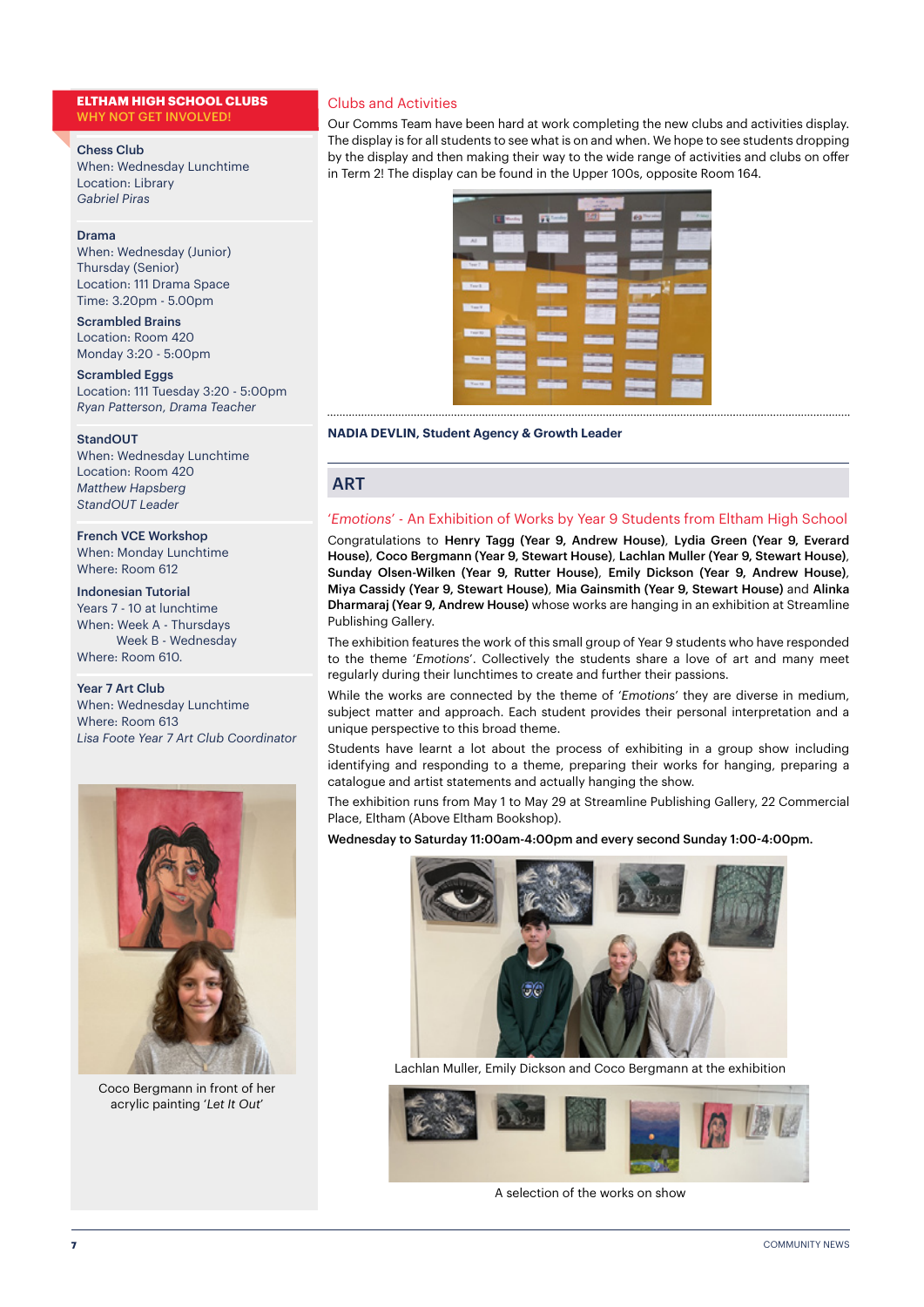

Lydia Green's '*Escape The Pain'*

#### Eltham High Arts & Technology Instagram Account

Did you know we have an Instagram account? This platform enables us to provide regular viewings of the amazing work our Arts and Technology students are creating.

Keep up to date about everything Arts and Technology including upcoming events, exhibitions, subject information, plus lots more.

You can join our account at elthamhs.arts.tech

If you don't have Instagram you can access the account through the following link:

<https://www.instagram.com/elthamhs.arts.tech/>

#### Lydia Green's emotive painting '*Escape The Pain*'

Lydia wrote of her painting- "*This painting is based on the Moria refugee camp on the island of Lesbos in Greece. It was said to be the worst refugee camp in the world and the conditions were vile and uninhabitable. The camp was set up to hold 3,000 people but instead 11,000 people were camping there seeking shelter. When it burned down in September 2020 it left 11,000 people homeless or seeking asylum.*"

#### Lunchtimes in Room 613 - Art Room:

There are lots of opportunities to engage in art and be creative. Students are welcome to attend one or more of the sessions listed below.

| Monday    | <b>Visual Art Leaders Meetings</b><br>Students from all levels welcome to work in the art room.                              |
|-----------|------------------------------------------------------------------------------------------------------------------------------|
| Tuesday   | Arts Space for all year levels.<br>Bring you lunch and ideas and access support and materials.                               |
| Wednesday | Year 7 Art Club<br>Bring your lunch, ideas and access support and materials. It's a great<br>way to meet like minded people. |
| Thursday  | <b>VCE Art Students</b><br>Use this time to work on your folio and access support and materials                              |

#### **LISA FOOTE, Art KLA Coordinator**

#### DRAMA

#### Eltham High School Productions

Scrambled Prince presents two productions this week.

Two shows for the price of one!

Our first show is a journey through time called Through Their Eyes (featuring students from Year 8 - Year 11)

The second, a play set in 1960's Hollywood called Headlines (featuring students from Year 11 and Year 12)

#### Production Dates:

Wednesday 4 - Saturday 7 May

First show begins at 6:30pm

Adult: \$20

Concession: \$15

<http://trybooking.com/BZDPI>

Please see the Community Announcements section of this Newsletter to see the posters of our upcoming productions.

#### **RYAN PATTERSON, Drama KLA Coordinator**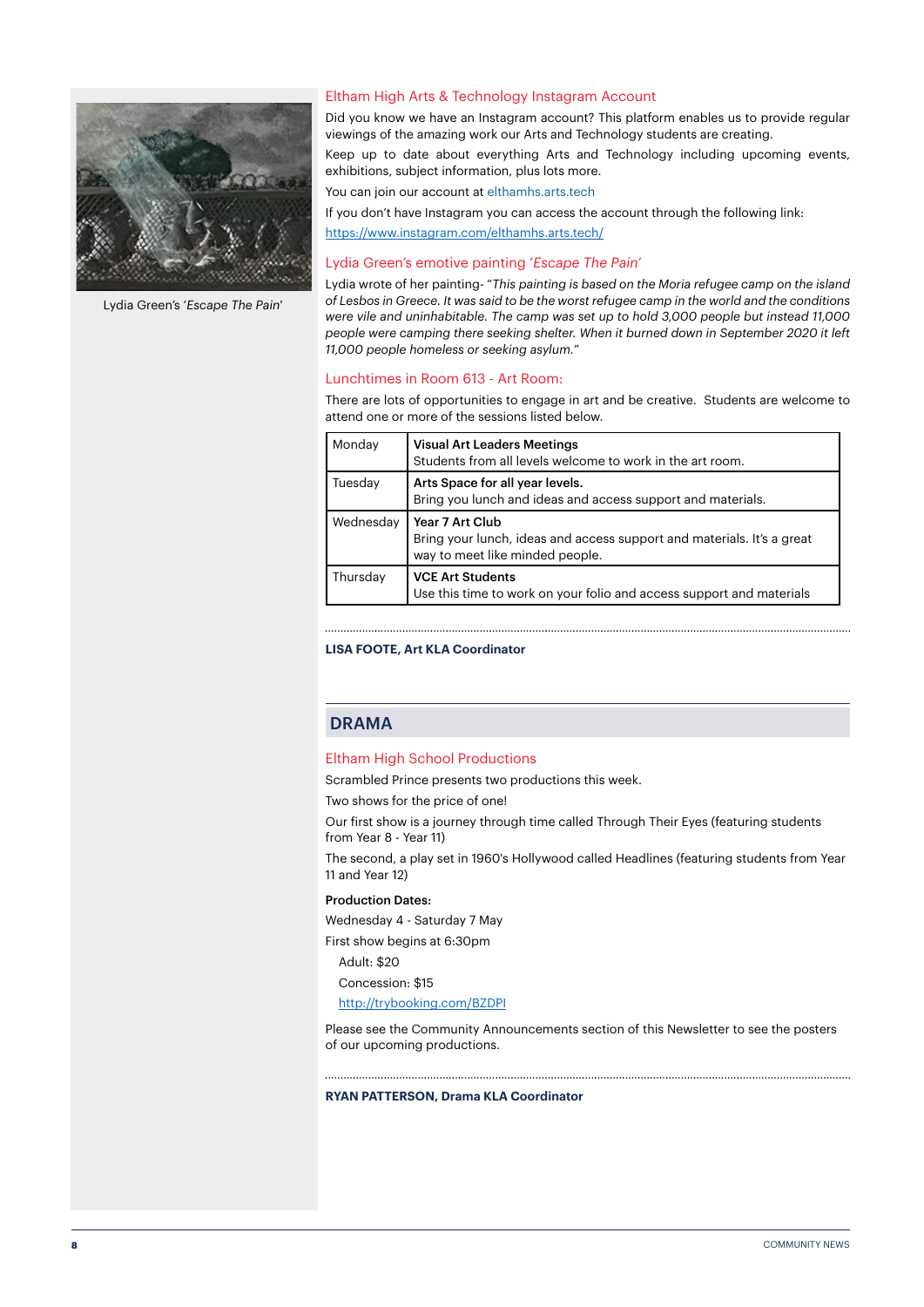SSV State Swimming Championships





#### **SPORT**

#### SSV State Swimming Championships

On Thursday 28 April, Eltham High School had a very successful day at the SSV State Swimming Championships. Six students made the trek into MSAC to compete in six individual events and one relay.

Conor Hayes (Year 10, Everard House) led the charge competing in four individual events. Conor has been very dominant throughout the different stages of competition this year leading up to today's State Finals. He finished the day with GOLD in the 100m Freestyle, BRONZE in the 100m Freestyle & 400m Freestyle and 4th in the 50m Freestyle.

Mitchell Bohan (Year 9, Everard House) has been a regular member of our Swim Teams the previous 2 years and has competed strongly at the District and NMR finals. In this year's State Finals Mitchell finished 6th in the 50m Breaststroke.

Samuel Hartley (Year 7, Everard House) competed at his first State Swimming Finals at the Secondary School level after several appearances at the Primary School level. Samuel competed in the 50m Backstroke finishing 6th. We are looking forward to Samuel being a regular member of our Swim Team in the future.

Beau Duder (Year 11, Rutter House), Conor Hayes, Jacob De Jonge (Year 11, Andrew House), Jacob Geange-Phipps (Year 11, Rutter House) made up our 4 x 50m Relay team. The boys were competitive against some strong opposition taking out the BRONZE medal.

Congratulations to the boys on their performances the past few months. You have all represented Eltham High with a high level of excellence and sportsmanship. We are very proud of your achievements.

#### Term 2 Interschool Sport

Eltham High participates in the '*School Sport Victoria*' sporting program. We enter teams into a '*Round Robin*' competition with local schools in the Nillumbik District. Each section of the school can participate in one Round Robin each term. Different sports are offered in each term and successful teams advance to Region Finals.

Senior (Year 11 and 12) Tuesday 10 May – AFL, Soccer, Netball, Badminton

Intermediate (Year 9 and 10) Wednesday 18 May - AFL, Soccer, Netball, Badminton

Year 8 Wednesday 1 June - AFL, Soccer, Netball, Badminton

Year 7 Wednesday 22 June - AFL, Soccer, Netball, Badminton

Girls Footy Gala day - All age groups will be played on 9 June

#### **BREE PASCOE, Sport Coodinator**

#### Year 8 Tennis

On Monday, five of our Year 8 students participated in the Northern Metropolitan Secondary Tennis Year 8 Boys/Mixed Region Finals at the Boroondara Tennis Centre.

Well done to our students: James Bee (Year 8, Stewart House), Henry Shield (Year 8, Rutter House), Oliver Westerman (Year 8, Rutter House), Kale Bollenhagen (Year 8, Rutter House) and Rhaine Howse (Year 8, Everard House) who played a high level of tennis throughout the day.

Our team played against three other schools in our Round Robin pool: Sacred Heart College Kyneton, Aitken College and University High School. Our team was competitive, with great rallies across all matches, however the opposition was stronger on the day.

Our students had a great day of tennis, enjoying every moment in ideal weather conditions.

Here is what our team had to say about their experience:

"*It was a nice day for tennis and we all thoroughly enjoyed ourselves. Although the competition was tough we still had fun. We thank the other schools for the friendly competition and the great day of tennis*".

Well done to our team.

**ADRIANA ZORZAN, Tennis Coach**



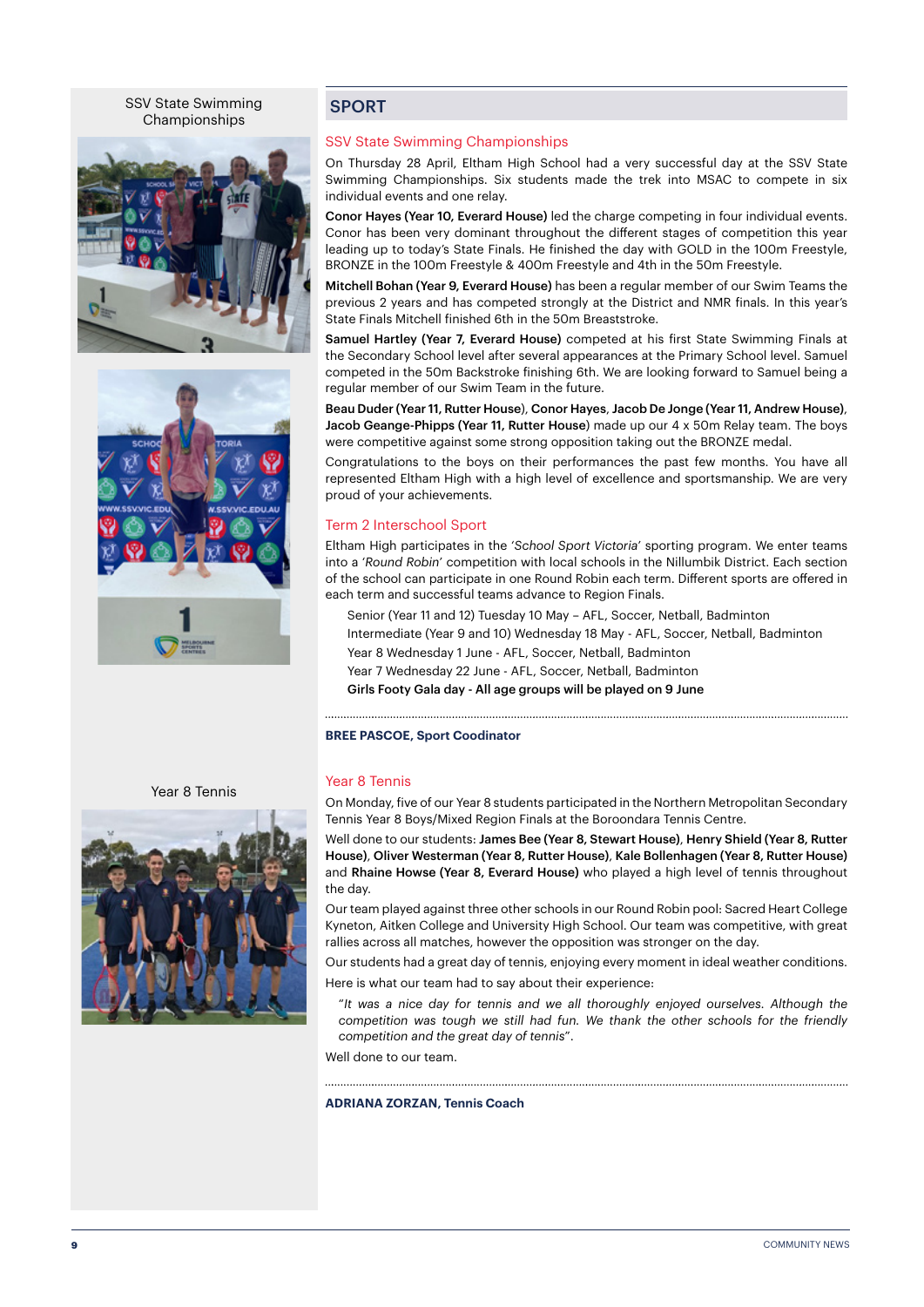#### Diamond Valley Athletic Club

The Diamond Valley Athletic Club invites students and their parents interested in a season of Cross Country running with Athletics Victoria, to register their interest with DVAC Registrar, Lyn Davis on: 0409 005 406 or email: ldavis\_20@bigpond.com

Competition age groups for girls and boys are Under 14, Under 16, Under 18 and Under 20. As well, the competition is available to Open age, 40+ & 50+ age categories. Training sessions under qualified Coaches are conducted on Tuesday and Thursday afternoons at Willinda Park, Greensborough from 4:30pm. These sessions are free to club members.

The season of Cross Country running with AV commences on Saturday 7 May with Cross Country relays at Jells Park, Wheelers Hill. Junior athletes run a distance of 3km and senior athletes run legs of 6km.

The 2022 Winter season offers a mixture of Cross Country and Road running to cater for all abilities.

For further information, contact DVAC Secretary, on 0409 350 280 or check the websites [valleyaths.org](http://valleyaths.org) or [athsvic.org.au](http://athsvic.org.au)

#### **MAX BALCHIN, Diamond Valley Athletic Club Member**

#### VOLLEYBALL

#### Volleyball Program Fees

Volleyball Program fees can now be paid via Compass. Payment plans can be arranged and fees should be made with accounts in a timely manner. If anyone has changed their mind about participating in the program, please let Anthony Young know so a place can be offered to an emergency player.

Congratulations on a great start to the year playing volleyball Looking forward to more matches and tournaments as the year progresses.

#### State League Opportunity

This year Eltham High School will be entering the Victorian State League Junior Competition. The competition is open to any Eltham High School student who is under 17 years of age. Brief details are:

- Saturday 9:00am Games
- \$150 for the season running from April to September
- Training to occur at Eltham High School times TBA.

If you are interested in playing please contact Anthony Young at yoo@elthamshs.vic.edu.au for more details and to express interest.

#### **ANTHONY YOUNG, Volleyball Coordinator**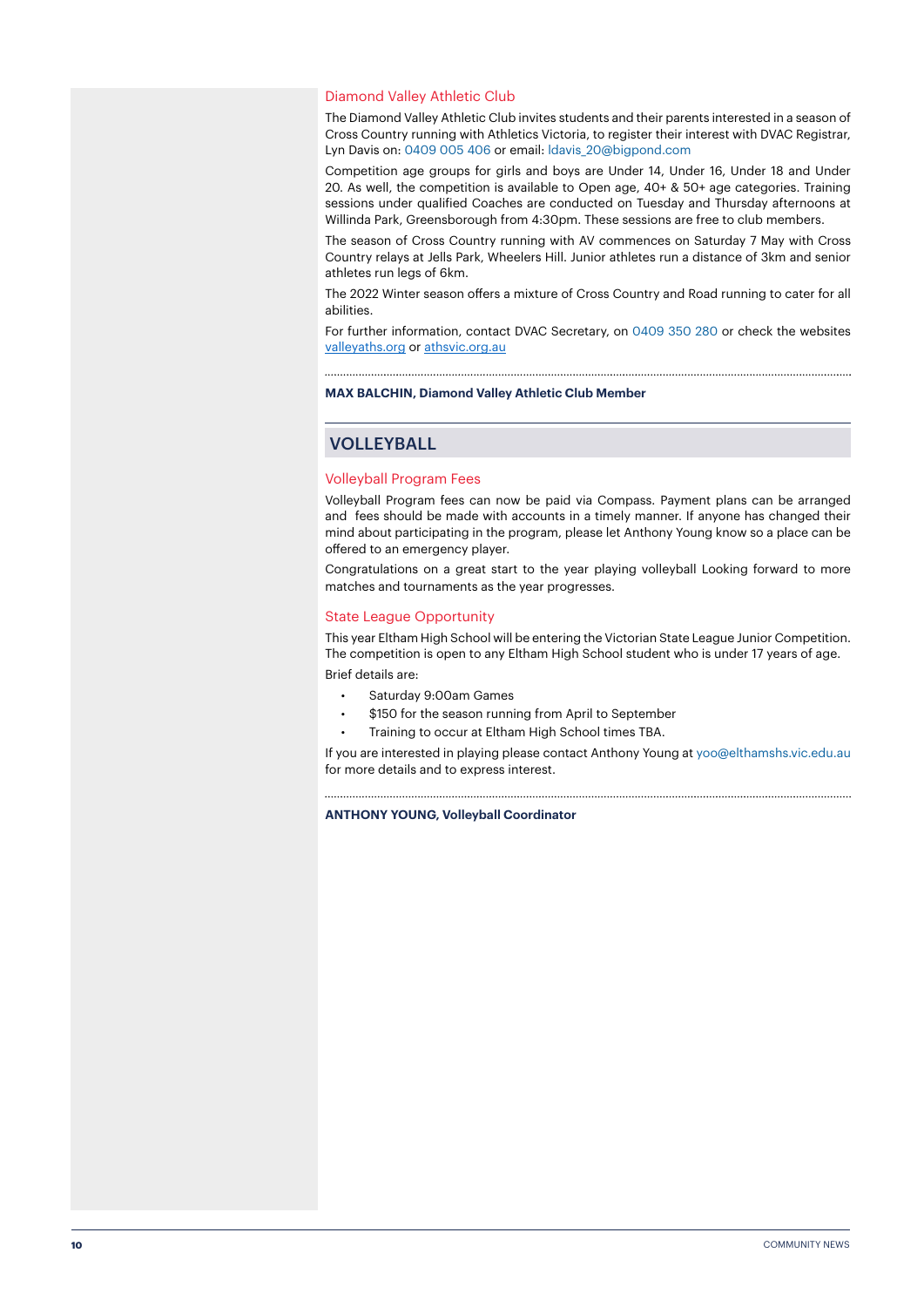#### STEAM Club









#### **SCIENCE**

#### STEAM Club

Our STEM club students have been experimenting with Mentos and Coke to create rockets this week. We were looking into how different factors, such as the bottle size, the number of mentos used and the impact reaction outcomes.

STEAM Club is run by Ms. Boysen during lunchtime in Room 802 on Mondays (week B). Bring your lunch, laptop and friends!

#### CSIRO Virtual Work Experience Program

The Virtual Work Experience Program (VWEP) allows students the opportunity to experience contemporary ways of working, from homes, and with people across geographic boundaries, just as CSIRO scientists do every day.

VWEP supports students to undertake work experience despite COVID-19 interruptions, and provide opportunities for students who may face geographic or other barriers to participating in traditional work experience.

Students will undertake collaborative, group science, technology, engineering and maths (STEM) projects, including projects linked to real-world CSIRO research and industry challenges. Instead of students attending a CSIRO site, experienced CSIRO staff or STEM industry professionals will supervise groups of students remotely online.

The groups will comprise up to five students who may be remote from each other and who will work together to compete work and tasks that can be used as part of portfolios and help inform their study and/or career plans. Register [here](https://www.csiro.au/en/careers/Scholarships-student-opportunities/work-experience?utm_source=Education-and-Outreach-2022_Term_1&utm_medium=newsletter&utm_campaign=Education-and-Outreach) for 2022.

#### PULSE@Parkes: New sessions available

Would you like to use the iconic, 64 metre Parkes radio telescope, Murriyang, in real time to observe some of the most extreme objects in space?

PULSE@Parkes is a free program for students in Years 10 to 12. During a session students see how the telescope operates, select pulsars, analyse data, and interact with our team of astronomers. Students can ask questions about astronomy, careers in science, and study options. Sessions run remotely so students across Australia are encouraged to apply.

<https://research.csiro.au/pulseatparkes/students/>

#### The Lab Greensborough – Banyule-Nillumbik Tech School

Duration: 4:00 - 6:00pm Days: Wednesdays Commencing Term 1 2021 Register: [thelab.org.au](http://thelab.org.au)

A technology club for young people aged 10 to 18 with high-functioning autism. Participants are paired with mentors who have technical expertise of mutual interest such as programming, 3D and digital design, and gaming.

#### The Creator Club - Banyule-Nillumbik Tech School

The Tech School's new after school club! Made for those with a passion for all things making, creating and designing!

Our expert facilitators will provide live demonstrations and guide participants through Digital Design, Podcasting, 3D Modelling, App Interface Design and Video Production Effects. Participants will have access to our laser cutter, UV printer, recording studio, 3D printers and more! This club will provide a fun opportunity to create amazing maker projects while learning the necessary skills to operate a range of industry standard equipment and software.

Dates: Terms 1 & 2 Starting week 2

Time: Tuesdays 4:00 pm – 5:30pm

Location: Banyule Nillumbik Tech School, 61 Civic Drive, Greensborough

Registration: Please complete the form at [bit.ly/CreatorClub2022](http://bit.ly/CreatorClub2022)

For more information: jensquire@melbournepolytechnic.edu.au

#### Whittlesea Tech School – Smart Cities After School Program - Tuesdays

They are currently recruiting students for the Smart Cities Afterschool program!

The details are as follows:

Terms 2, 3 and 4: Tuesday at 4:30 – 6:00pm, Weeks 3 - 10 Register Here: [bit.ly/2022Smartcities](http://bit.ly/2022Smartcities)

#### **ANAM JAVED, Learning Specialist - STEM**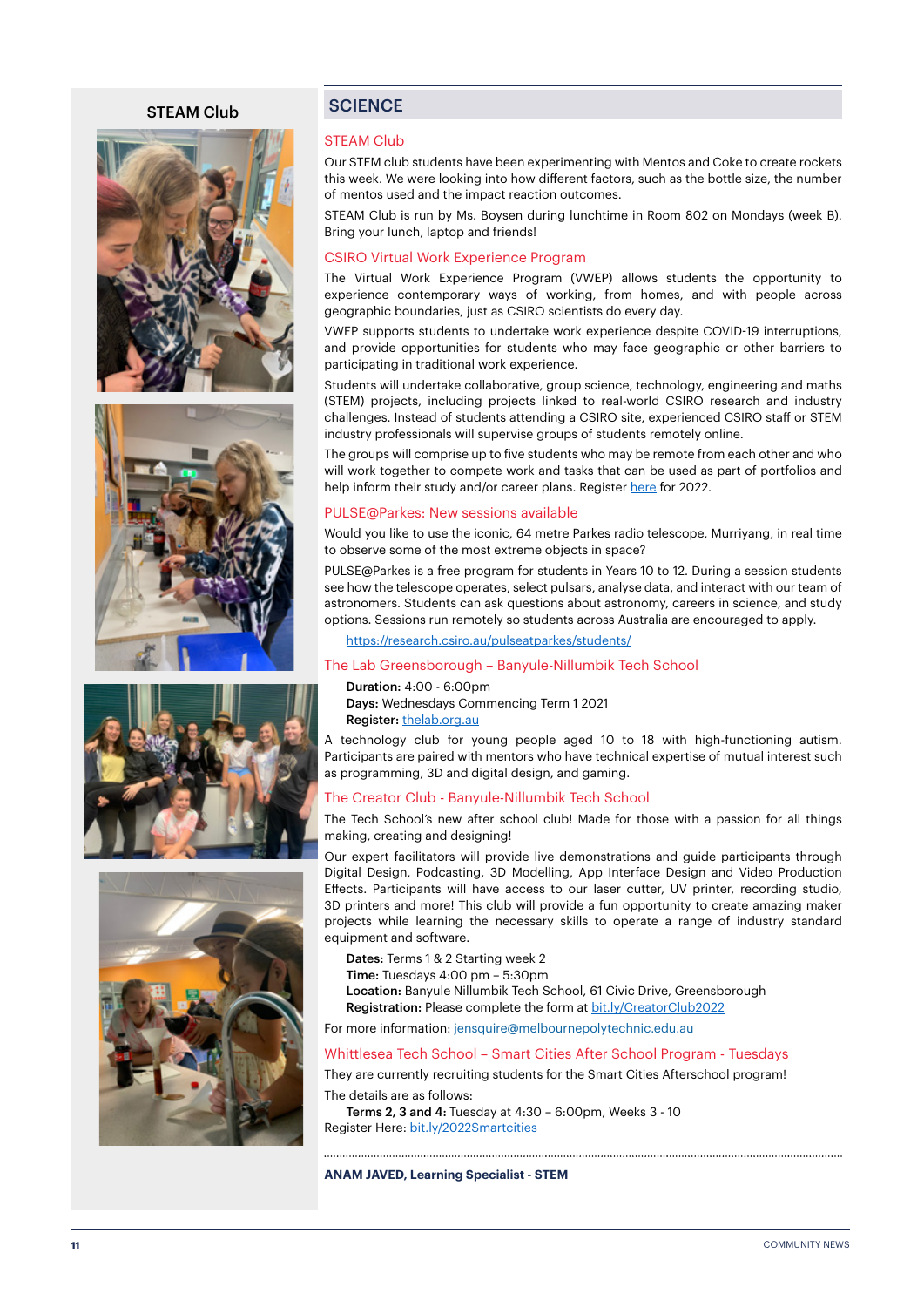#### ADDITIONAL NEEDS

#### Join I Can Online

With all of the challenges over the past two years, we know how important it is to offer the type of anchor of security which comes from our services and programs.

#### Express Your Interest Here

Our Autistic-led online group mentoring is open to young people ages 8-22 and allows them to connect with peers and mentors in a safe, accepting, engaging space.

Our next 6-week cycle (Cycle 2, 2022) begins the week of Monday 2 May - Thursday 9 June. Note: All I CAN Mentors and staff have completed our child protection training and hold current Working With Children Checks or Blue Cards.

In Cycle 2, in addition to our classic I CAN groups, I CAN Imagination Club® and groups for LGBTIQA+ teens, we are also offering 16 different interest-based themes.

Please note: Age groups are advertised broadly, we will group participants as close to their age bracket as possible. As a guide we generally group within the following: 8 - 12 years, 13 - 17 years and 17 - 22 years – this may vary in I CAN Special Interest Groups:

#### [https://icannetwork.online/online/](https://icannetwork.online/online/ )

Monday Afternoon: 4:30pm - 5:30pm AEST Imagination Club (8-12 years) Star Wars (8-12 years) Harry Potter (8-12 years)

#### Monday Evening: 6:40pm - 7:40pm AEST

Harry Potter (13-22 years) Star Wars (13-22 years) Everything Marvel (13-22 years) NEW Gaming (8-22 years old)

#### Tuesday Afternoon: 4:30am - 5:30pm AEST

Dinosaurs (8-12 years) NEW Transport (8-13 years)

#### Tuesday Evening: 6:40pm - 7:40pm AEST

Pokémon (8-17 years) I CAN Group (8-17 years) Screens, Tunes & Characters (13-22 years) Anime (13-22 years) NEW Gaming (8-22 years)

#### Wednesday Afternoon: 4:30pm - 5:30pm AEST Minecraft (8-12 years)

#### Wednesday Evening: 6.40pm - 7.40pm AEST

Drawing & Art (8-17 years) Lego (8-17 years) Sports (8-17 years) I CAN Group (17-22 years)

#### Thursday Afternoon: 4:30pm - 5 : 30pm AEST

NEW Gaming (8-13 years) NEW Disney (8-13 years)

#### Thursday Evening: 6:40pm - 7:40pm AEST

LGBTIQA+ (13-17 years) Animal Crossing (8-17 years) Minecraft (8-22 years) AFL (8-17 years) Dungeons & Dragons (13-22 years)

To avoid disappointment be sure to express your interest for Cycle 2 as soon as possible! To learn more reach out to our online team at: online@icannetwork.com.au

#### **SUE PICKETT, Additional Needs Leader**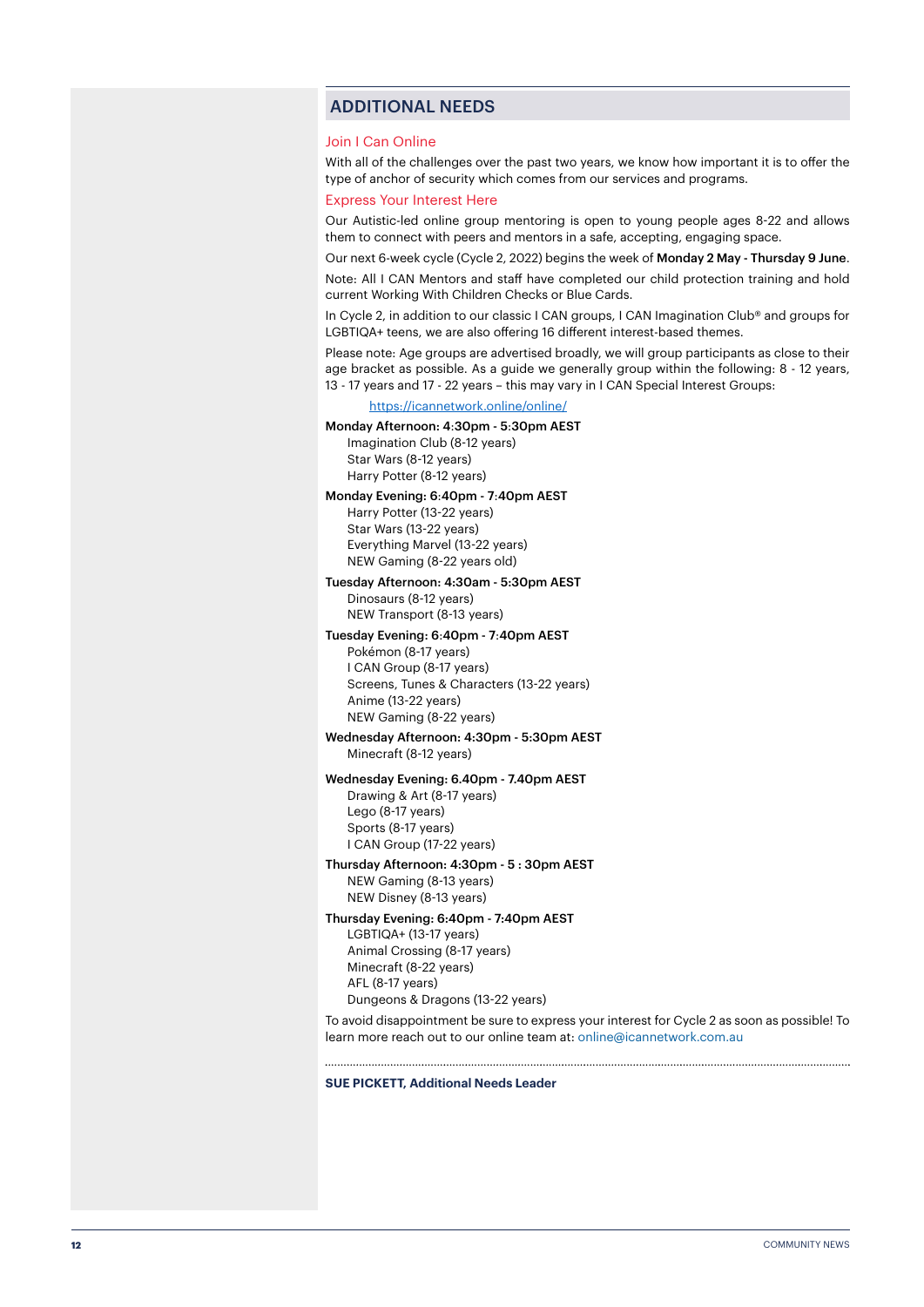## **Community Announcements**



Wednesday the 4th - Saturday the 7th of May. All shows at 6:30 Adult - \$20 Concession - \$15 https://www.trybooking.com/events/landing/898802